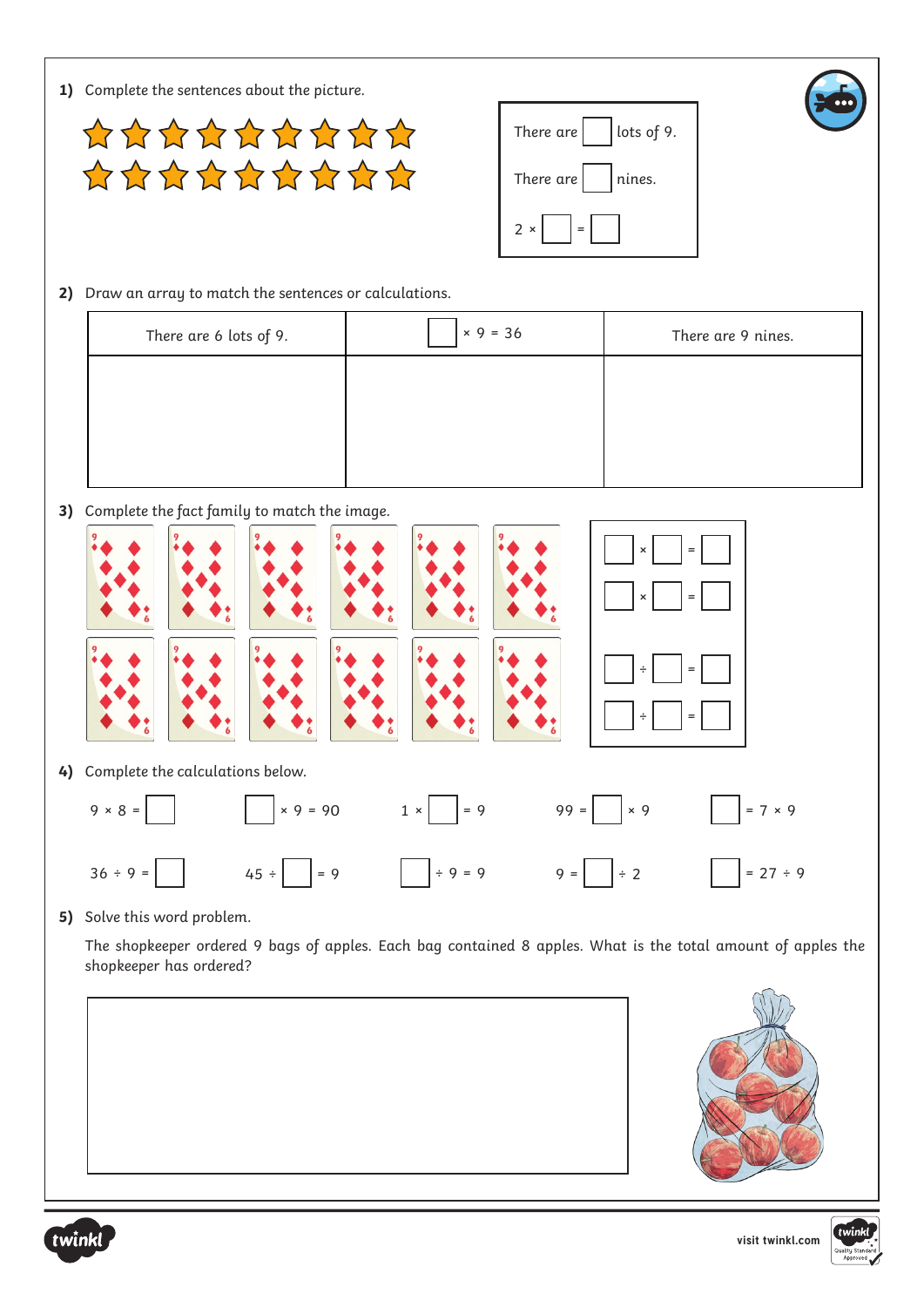**1)** Anita has written out the fact family for 5 × 9. Check her work and then correct and explain any mistakes she has made. **2)** Read the statements below. Whose is true and whose is false? Explain your answer. **3)** Look at the multiples of 9. Explain what patterns you can see.  $5 \times 9 = 45$  $9 \times 5 = 45$  $45 \div 9 = 5$  $5 \div 45 = 9$ Diego Louisa The multiples in the 9 times table are always odd because 9 is an odd number. Multiples of 9 are also multiples of 3. 9  $1 \mid 8$  $2 \mid 7$  $3 \mid 6$  $4 \mid 5$  $5 \mid 4$  $6 \mid 3$ 7 2 8 1  $\overline{9}$  0 9  $10 \mid 8$